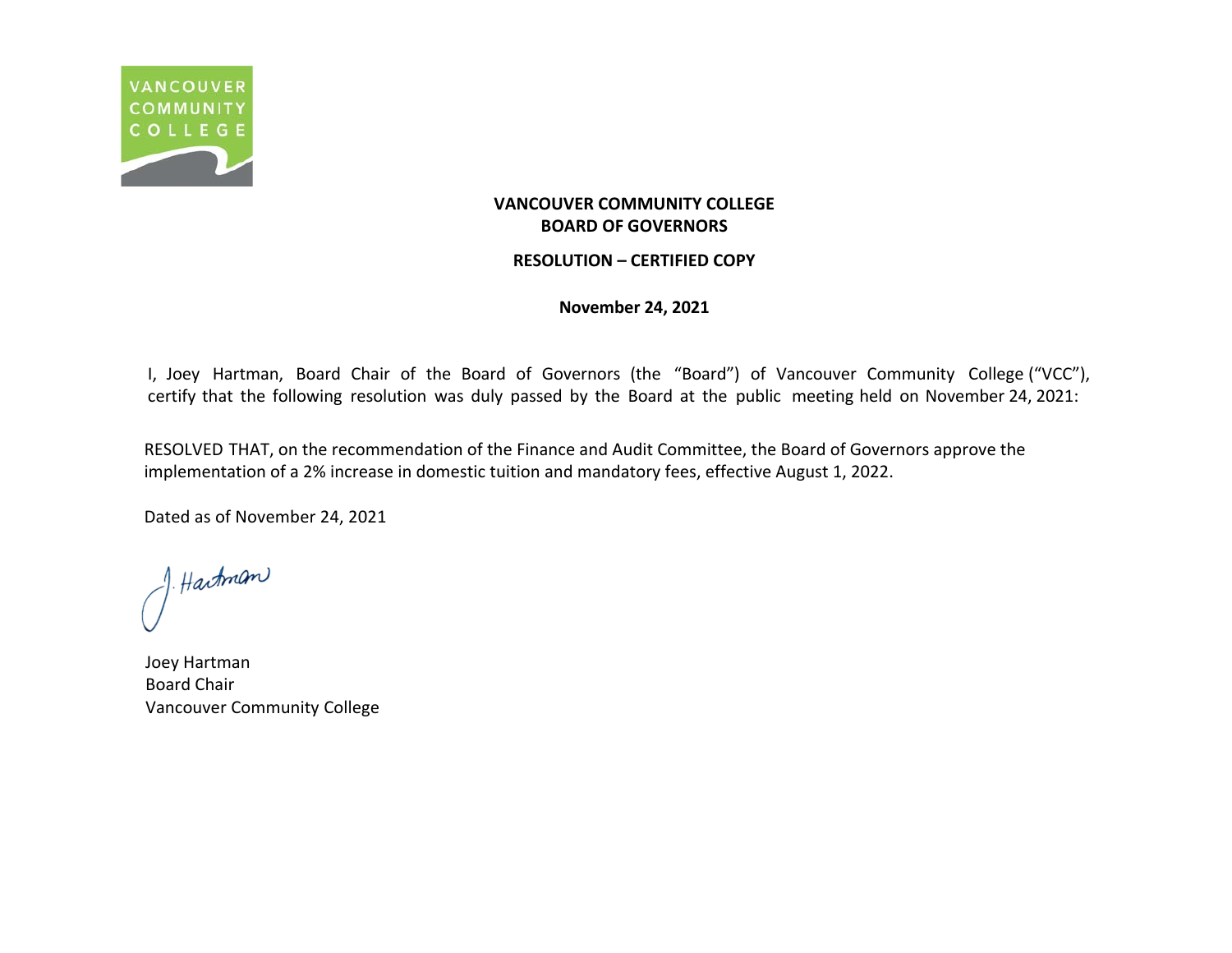

### **RESOLUTION – CERTIFIED COPY**

**November 24, 2021**

I, Joey Hartman, Board Chair of the Board of Governors (the "Board") of Vancouver Community College ("VCC"), certify that the following resolution was duly passed by the Board at the public meeting held on November 24, 2021:

RESOLVED THAT, on the recommendation of the Finance and Audit Committee, the Board of Governors approve the implementation of a 4% increase in international tuition and mandatory fees, effective August 1, 2022.

J. Hartman

Joey Hartman Board Chair Vancouver Community College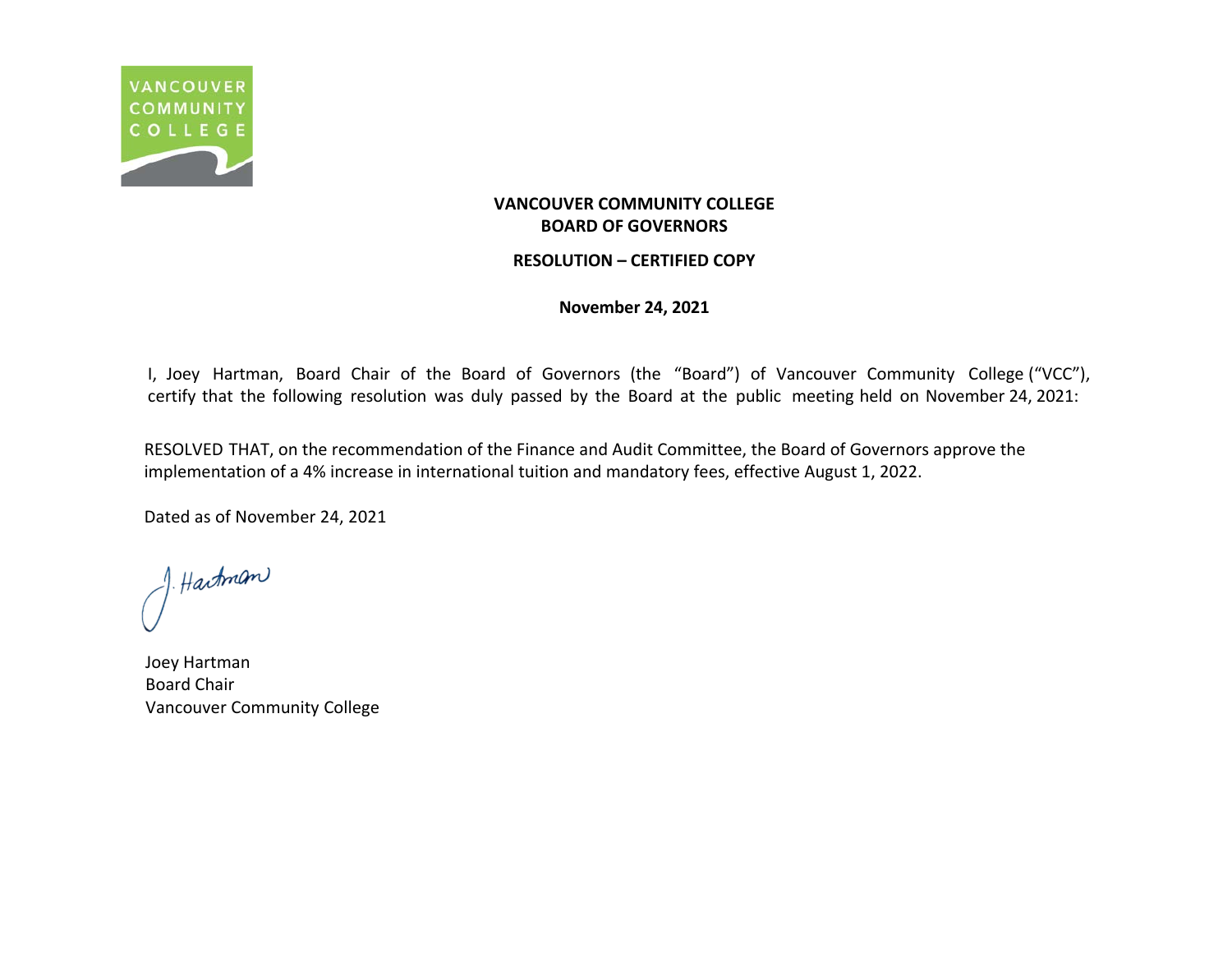

# **VANCOUVER COMMUNITY COLLEGE**

# **BOARD OF GOVERNORS**

# **RESOLUTION – CERTIFIED COPY**

**November 24, 2021**

I, Joey Hartman, Board Chair of the Board of Governors (the "Board") of Vancouver Community College ("VCC"), certify that the following resolution was duly passed by the Board at the public meeting held on November 24, 2021:

WHEREAS VCC's Policy Framework has undergone a renewal, Governance Committee were required to review policies where the approver is not identified or is uncertain, and recommend changes to the Board.

BE IT RESOLVED THAT, on the recommendation of the Governance Committee, the Board approve the following changes to VCC policy approval authorities.

| <b>POLICY</b>                                         | <b>POLICY#</b> | <b>CURRENT APPROVER</b> | <b>ASSIGNED AUTHORITY</b>  |
|-------------------------------------------------------|----------------|-------------------------|----------------------------|
| <b>Emergency Management</b>                           | A.3.11         | <b>NOT ASSIGNED</b>     | <b>PRESIDENT</b>           |
| <b>Post Emergency Intervention</b>                    | A.3.4          | <b>NOT ASSIGNED</b>     | <b>PRESIDENT</b>           |
| <b>Banking</b>                                        | <b>B.1.5</b>   | <b>NOT ASSIGNED</b>     | <b>BOARD</b>               |
| <b>Short-term Borrowing</b>                           | <b>B.1.6</b>   | <b>NOT ASSIGNED</b>     | <b>BOARD</b>               |
| <b>Financial Responsibility and Accountability</b>    | B.1.7          | <b>NOT ASSIGNED</b>     | <b>BOARD</b>               |
| <b>Ancillary Services</b>                             | <b>B.3.5</b>   | <b>NOT ASSIGNED</b>     | <b>PRESIDENT</b>           |
| <b>Alcoholic Beverages on Campus</b>                  | <b>B.3.6</b>   | <b>NOT ASSIGNED</b>     | <b>PRESIDENT</b>           |
| Parking                                               | <b>B.3.7</b>   | <b>NOT ASSIGNED</b>     | <b>PRESIDENT</b>           |
| <b>Transportation of Students</b>                     | C.3.8          | <b>NOT ASSIGNED</b>     | <b>PRESIDENT</b>           |
| <b>Students with Disabilities</b>                     | D.4.1          | <b>NOT ASSIGNED</b>     | <b>BOARD</b>               |
| <b>Student Grievance</b>                              | D.4.2          | <b>NOT ASSIGNED</b>     | <b>PRESIDENT</b>           |
| Named Recognition of Buildings, Endowments and Units  | E.2.1          | <b>NOT ASSIGNED</b>     | <b>BOARD</b>               |
| <b>Sponsorship</b>                                    | E.3.1          | <b>NOT ASSIGNED</b>     | <b>PRESIDENT</b>           |
| Environmental                                         | A.3.7          | <b>BOARD</b>            | <b>PRESIDENT</b>           |
| <b>Records Management</b>                             | A.3.9          | <b>BOARD</b>            | <b>PRESIDENT</b>           |
| <b>Sharing &amp; Stewardship of Information</b>       | B.5.1          | <b>BOARD</b>            | <b>PRESIDENT</b>           |
| Appropriate and Responsible Use of Educational & Info | B.5.2          | <b>BOARD</b>            | <b>PRESIDENT</b>           |
| <b>Electronic Mail (Employees)</b>                    | <b>B.5.4</b>   | <b>BOARD</b>            | <b>PRESIDENT</b>           |
| <b>Tuition Waiver for Seniors</b>                     | D.3.9          | <b>BOARD</b>            | <b>PRESIDENT</b>           |
| <b>Lending and Borrowing of College Equipment</b>     | D.6.1          | <b>BOARD</b>            | <b>PRESIDENT</b>           |
| <b>Qualifications for Faculty Members</b>             | C.3.11         | <b>EdCo</b>             | <b>BOARD W/EdCo ADVICE</b> |
| <b>Selection of Library Materials</b>                 | D.1.2          | <b>EdCo</b>             | <b>BOARD W/EdCo ADVICE</b> |

NOTE: Assigned Authority by the Board of Governors on Nov 24, 2021, as recommended by the Governance Committee.

Hartman

Joey HartmanBoard ChairVancouver Community College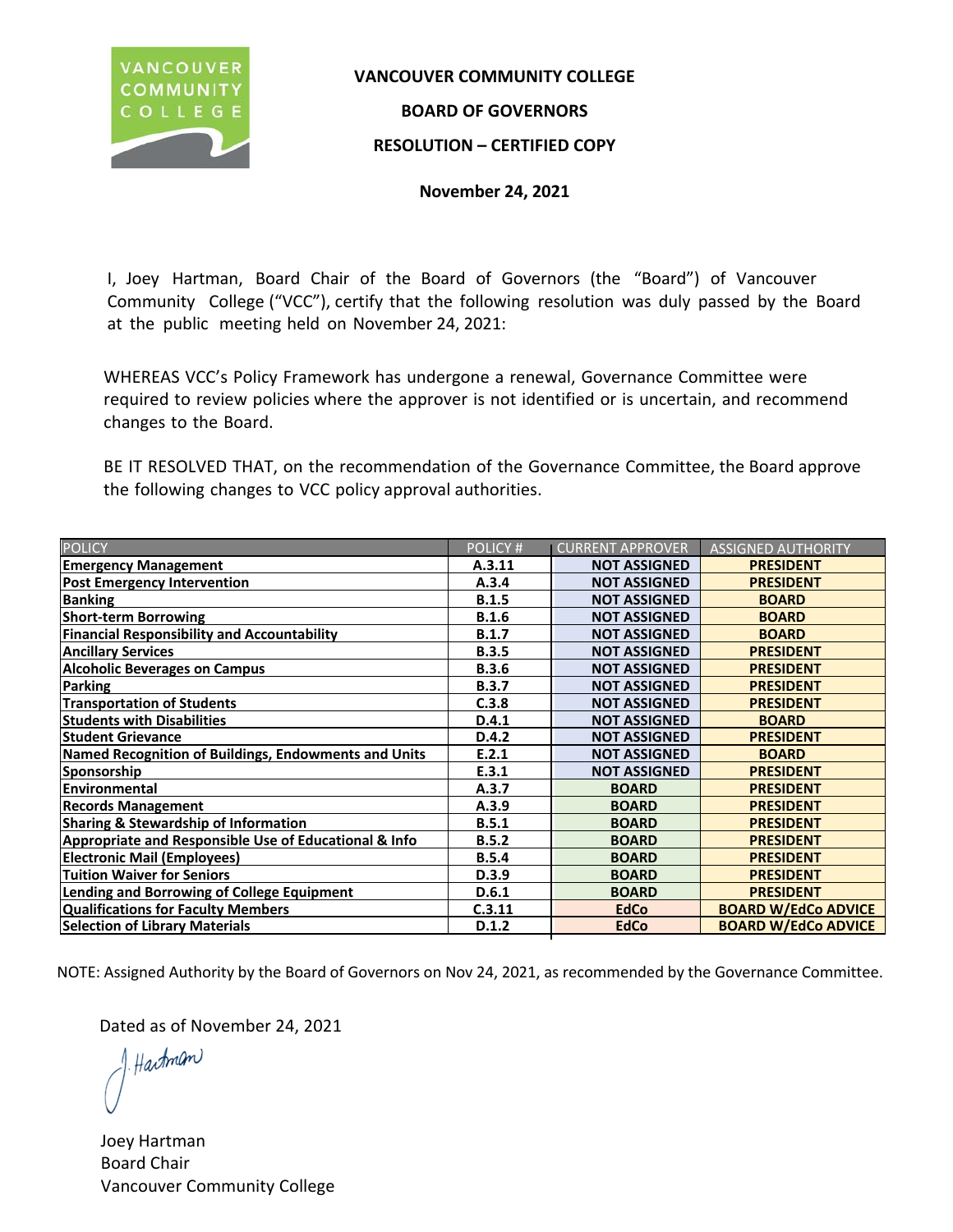

### **RESOLUTION – CERTIFIED COPY**

**November 24, 2021**

I, Joey Hartman, Board Chair of the Board of Governors (the "Board") of Vancouver Community College ("VCC"), certify that the following resolution was duly passed by the Board at the public meeting held on November 24, 2021:

RESOLVED THAT, on the recommendation of the Governance Committee, the Board of Governors approve revisions to D.1.5 Use of Library Resources policy and procedures.

J. Hartman

Joey Hartman Board Chair Vancouver Community College